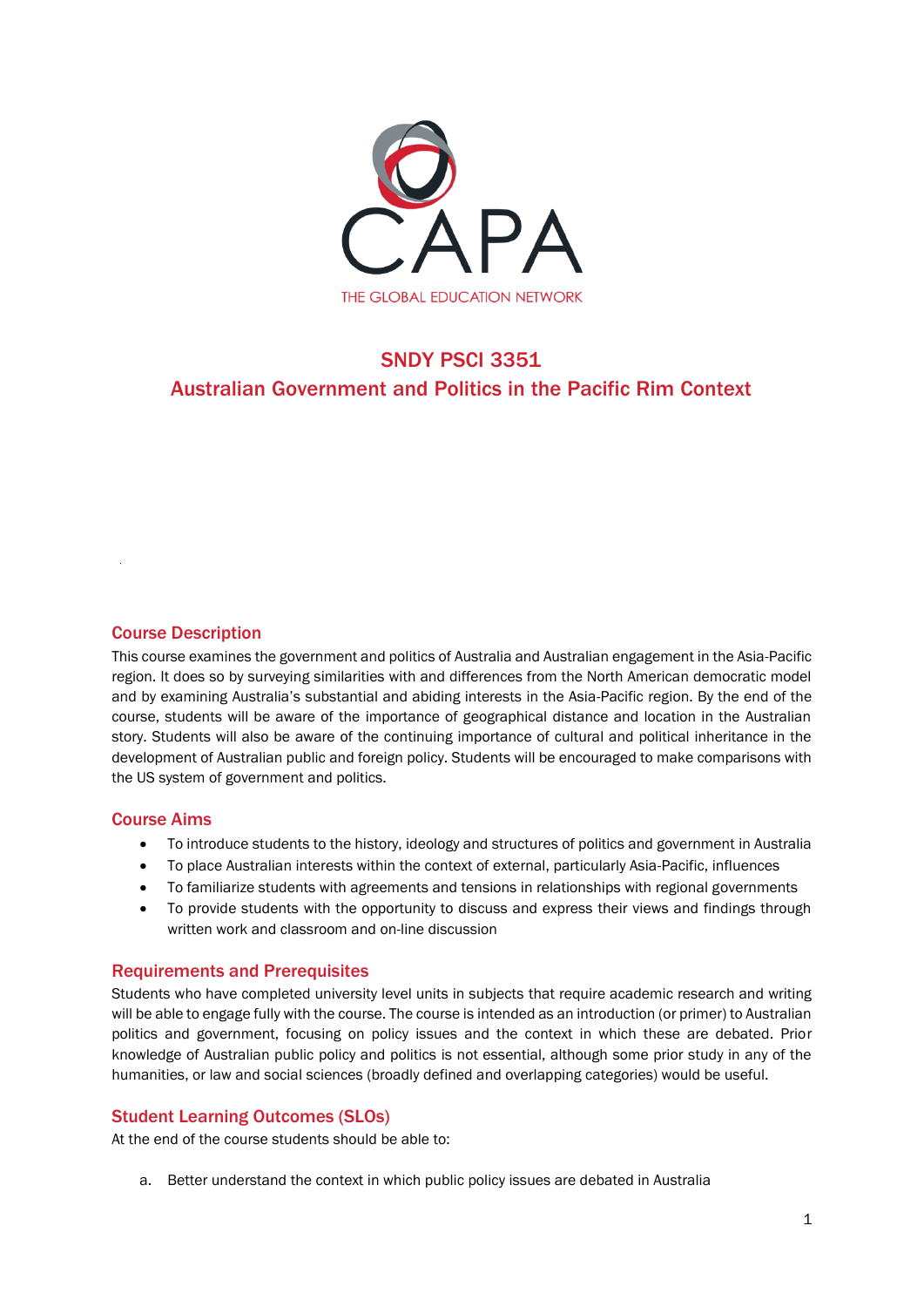- b. Discern comparative similarities and differences between Australian and US politics
- c. Exhibit a general understanding of politics and policy development in Australia
- d. Appreciate the policy implications for both countries of globalization, in particular the challenges of achieving equity and fairness.

## Developmental Outcomes

Students should demonstrate: responsibility & accountability, independence & interdependence, goal orientation, self-confidence, resilience, appreciation of differences.

## Class methodology

Classes will comprise lectures and seminar-style discussion. Students will be required to prepare a short presentation for two classes and be prepared to lead discussion on their chosen topic. On-line delivery of content and on-line discussion through emails and bulletin boards will be facilitated.

#### Field Component(s)

CAPA provides the unique opportunity to learn about the city through direct, guided experience. Participation in the field activity(s) for this course is required. You will actively explore the Global City you are currently living in. Furthermore, you will have the chance to collect useful information that will be an invaluable resource for the essays/papers/projects assigned in this course.

The assigned field component(s) are:

1. A visit to the state Parliament House (Macquarie Street, City) when this can be arranged;

2. Attendance at one of the public events arranged by civil society organisations, think tanks or policy advocacy groups at which public issues of political and social interest are debated (for example, the weekly gatherings called "Politics in the Pub" in the suburb of Glebe);

3. A public event or display relevant to the content of the unit, as defined and researched by individual students;

- 4. Any public meeting associated with the NSW general election scheduled for 28March;
- 5. An event associated with the Australian sense of identity (eg; Dawn Service on Anzac Day)

Guidance on each of these components will be offered in class.

Students are strongly encouraged to participate in co-curricular MyEducation activities, among which the following visits are suggested: the Hyde Parks Barracks; the Museum of Australian Currency at the Reserve Bank; and the Museum of Crime and Justice (4/8 Phillip St Sydney).

| Task                     | Weighting | SLOs assessed |
|--------------------------|-----------|---------------|
| 1. Participation         | 10%       | a, b, c, d    |
| 2. Seminar Presentations | 30%       | a, b, c, d    |
| 3. Essay                 | 30%       | a, b, c, d    |
| 4. Exams                 | 30%       |               |

## Assessment& Grading

1. Class Participation 10%: Participation is a vital part of your grade: students are expected to participate orally in seminars and in online forums and discussions (via the Online Discussion Forum) in a critical and evaluative manner; to interact with the faculty and fellow students with respect and tolerance; and to actively engage in discussion. When there is an online discussion component for the week I will instigate a forum posts and students may respond with their thoughts. You should endeavor to post at least once and have from Monday to Sunday to do so.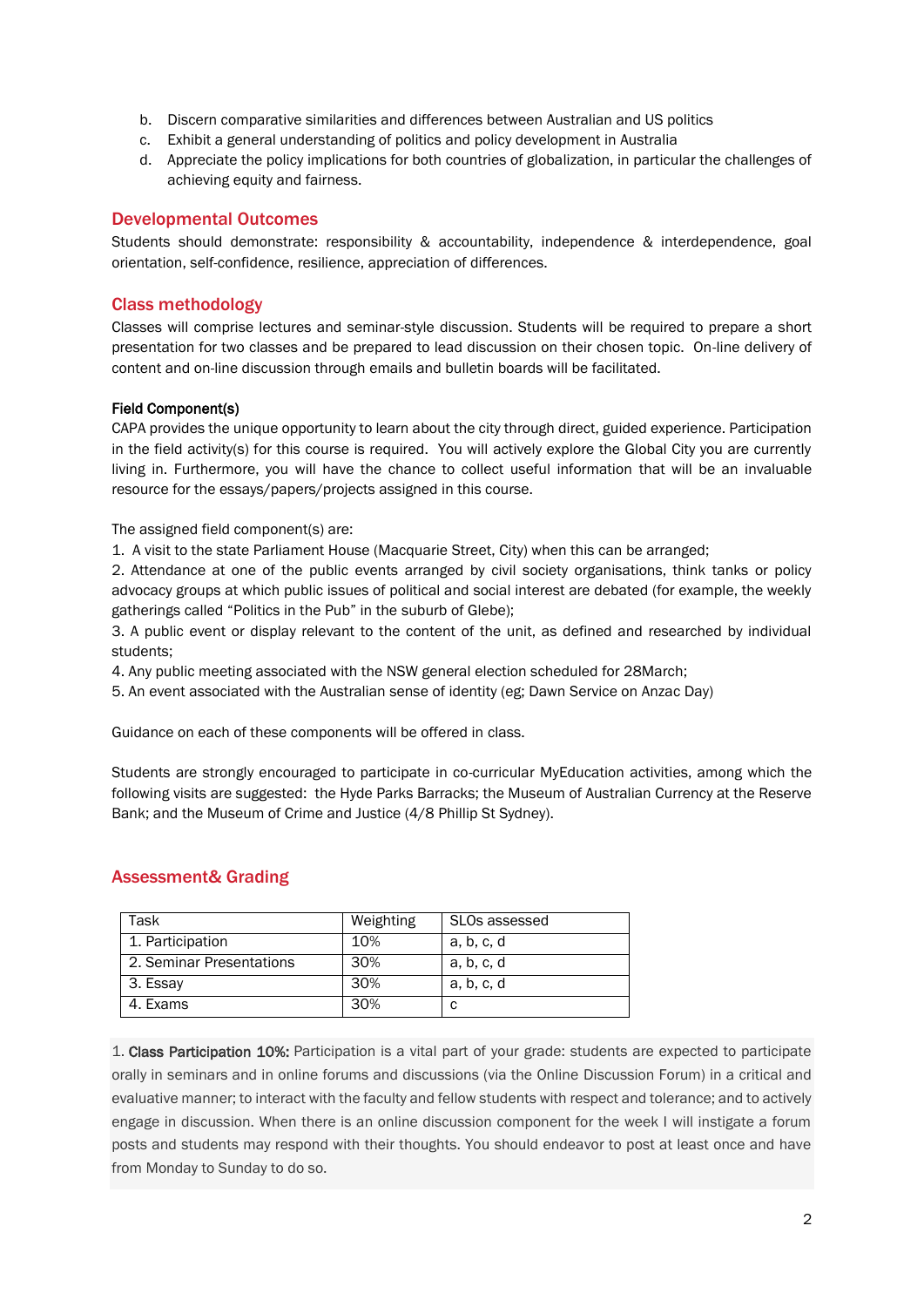2. Seminar Presentations 30%: Students (two or more as a group) are required to undertake two (worth 15% each) 10-15 minute class presentations (followed by questions/discussion) based on one of the discussion questions listed for each seminar outlined below. The presenters is to submit a summary of the presentation argument (up to two pages - not including any bibliography). Guidelines:

- Students should speak for approximately 10 minutes each (eg. if there are three people in a group you would speak for 30 minutes in total)

- You should include power points (video's, pictures and diagrams are also encouraged)

- You should draw upon scholarly sources (in addition to the required readings) when preparing their presentation

- You should design one or more questions at the end of the presentation to prompt further discussion

3. Short Essay 30%: Students are required to submit an essay (1,500 words - not including the bibliography) in Seminar 9 from a list to be provided in Seminar 2. Students must choose a different topic from those chosen for the seminar presentation summaries. If in doubt ask the course convener. I am happy to offer advice in person after class or via email. At least 8 academic sources should be used.

4. Examinations 30%: Students are required to sit two exams worth 15% each (based on PowerPoint lectures, readings and material discussed in seminars). The tests will be conducted in Seminars 5 and 12. The tests will be open for three days and conducted online. The format of each exam is two 400-500 word essays. The questions for the essays are divided into two sections. You will be able to choose from one of three questions in each section. Referencing is required only when quoting directly from academic sources; you do not have to reference lecture power-points. Concise critical answers are expected. Format the responses as you would a short essay.

Much like the class participation component, this gives you the flexibility

to fit these [assessments](http://leo.acu.edu.au/mod/glossary/showentry.php?eid=1394&displayformat=dictionary) in with your work schedule and other study commitments.

| <b>DESCRIPTOR</b>                    | <b>ALPHA</b> | <b>NUMERIC</b> | <b>GPA</b> | REQUIREMENT/EXPECTATION                                                                                                                                                                                                                                                                                               |
|--------------------------------------|--------------|----------------|------------|-----------------------------------------------------------------------------------------------------------------------------------------------------------------------------------------------------------------------------------------------------------------------------------------------------------------------|
| Outstanding<br>(High<br>Distinction) | A            | $93+$          | 4.0        | Maximum grade: In addition to description for grade<br>"A-", the student shows detailed understanding of<br>materials about which he or she can show<br>independent analytical ability. This means the ability<br>to question an issue from different perspectives and<br>evaluate responses in an objective manner.  |
| Excellent<br>(Distinction)           | $A-$         | $90 - 92$      | 3.7        | Student shows understanding of literature beyond<br>the textbook/class hand-outs/class notes, and the<br>work shows a high level of independent thought,<br>presents informed and insightful discussion and<br>demonstrates a<br>well-developed<br>capacity<br>for<br>evaluation.                                     |
| Very good<br>(High Credit)           | $B+$         | $87 - 89$      | 3.3        | Shows evidence of a capacity to generalise from the<br>taught content, or the material in literature, or from<br>class lectures in an informed manner. Also, the work<br>demonstrates a capacity to integrate personal<br>reflection into the discussion and an appreciation of<br>a range of different perspectives. |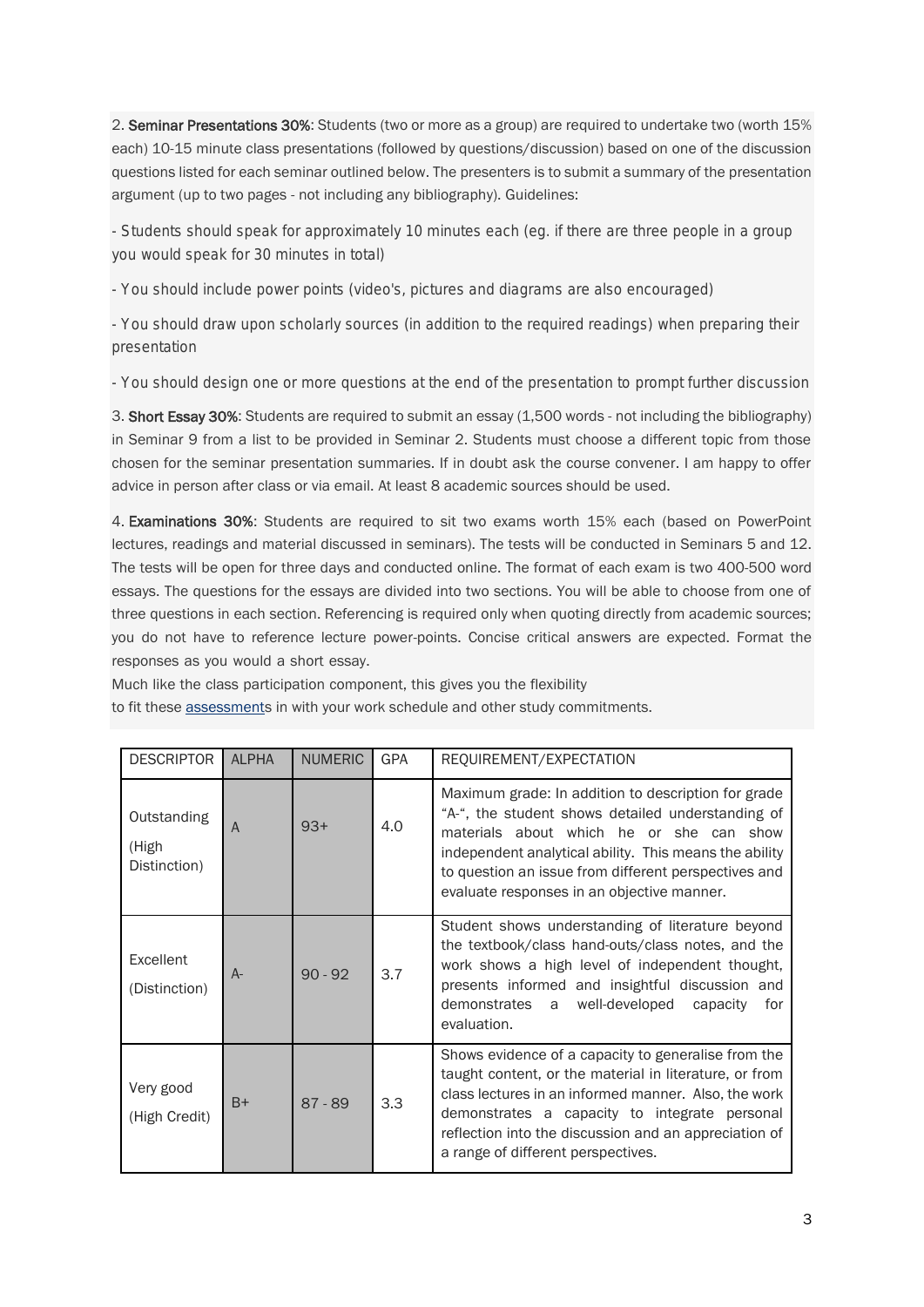| Good<br>(Credit)                                | B     | $83 - 86$ | 3.0                                    | The work is well organised and contains coherent or<br>logical argumentation and presentation.                                                                                                                                                                                                                                                                 |
|-------------------------------------------------|-------|-----------|----------------------------------------|----------------------------------------------------------------------------------------------------------------------------------------------------------------------------------------------------------------------------------------------------------------------------------------------------------------------------------------------------------------|
| Good<br>(Credit)                                | $B -$ | $80 - 82$ | 2.7                                    | Student shows understanding of literature beyond<br>the textbook and/or notes, and, there is evidence of<br>additional reading.                                                                                                                                                                                                                                |
| Average<br>(Good Pass)                          | $C+$  | 77-79     | 2.3                                    | The work demonstrates a capacity to integrate<br>discussion<br>research<br>into the<br>and<br>critical<br>a<br>of<br>οf<br>theoretical<br>appreciation<br>a<br>range<br>perspectives. Also, the work demonstrates a clear<br>understanding of the question and its theoretical<br>demonstrates<br>implications<br>and<br>evidence<br>οf<br>additional reading. |
| Adequate<br>(Pass)                              | C     | $73 - 76$ | 2.0                                    | Shows clear understanding and some insight into the<br>material in the textbook and notes, but not beyond. A<br>deficiency in understanding the material may be<br>compensated by evidence of independent thought<br>and effort related to the subject matter.                                                                                                 |
| <b>Below</b><br>Average<br>(Borderline<br>Pass) | $C -$ | 70-72     | 1.7                                    | Shows some understanding of the material in the<br>textbook and notes. A deficiency in any of the above<br>may be compensated by evidence of independent<br>thought related to the subject matter.                                                                                                                                                             |
| Inadequate<br>(Borderline<br>Fail)              | D+    | $67 - 69$ | 1.3                                    | Fails to show a clear understanding or much insight<br>into the material in the textbook and notes                                                                                                                                                                                                                                                             |
| Poor<br>(Fail)                                  | D     | $60 - 66$ | 0.7<br>$\overline{\phantom{a}}$<br>1.0 | Besides the above for D+, student has not shown<br>interest or engagement in the class work or study.                                                                                                                                                                                                                                                          |
| Poor<br>(Fail)                                  | F     | <60       | $\mathbf 0$                            | Shows little or no understanding of any of the<br>material                                                                                                                                                                                                                                                                                                     |
| Incomplete                                      |       |           |                                        | Please see CAPA policy in the Faculty Handbook.                                                                                                                                                                                                                                                                                                                |

# 1. Participation

Please review the following table as a guide:

| Grade   | <b>Discussion</b>                                                                       | Reading                                                                              |
|---------|-----------------------------------------------------------------------------------------|--------------------------------------------------------------------------------------|
| A range | Excellent: consistent contributor; offers<br>original analysis and comments; always has | Obviously has completed all readings;<br>intelligently uses resultant understanding  |
|         | ideas on topics of the readings; takes care                                             | to formulate comments and questions for                                              |
|         | not to dominate discussion.                                                             | the discussion.                                                                      |
| $B+$    | Very Good: frequent, willing, and able                                                  | Has done most of the readings; provides                                              |
|         | contributor; generally offers thoughtful<br>comments based on the readings.             | competent analysis of the readings and<br>applies insights from class appropriately. |
| $B/B$ - | Satisfactory: frequent contributor; basic                                               | Displays familiarity with some readings                                              |
|         | grasp of key concepts but little original                                               | and related concepts, but tends not to                                               |
|         | insight: comments/questions are of a                                                    | analyse them.                                                                        |
|         | general nature.                                                                         |                                                                                      |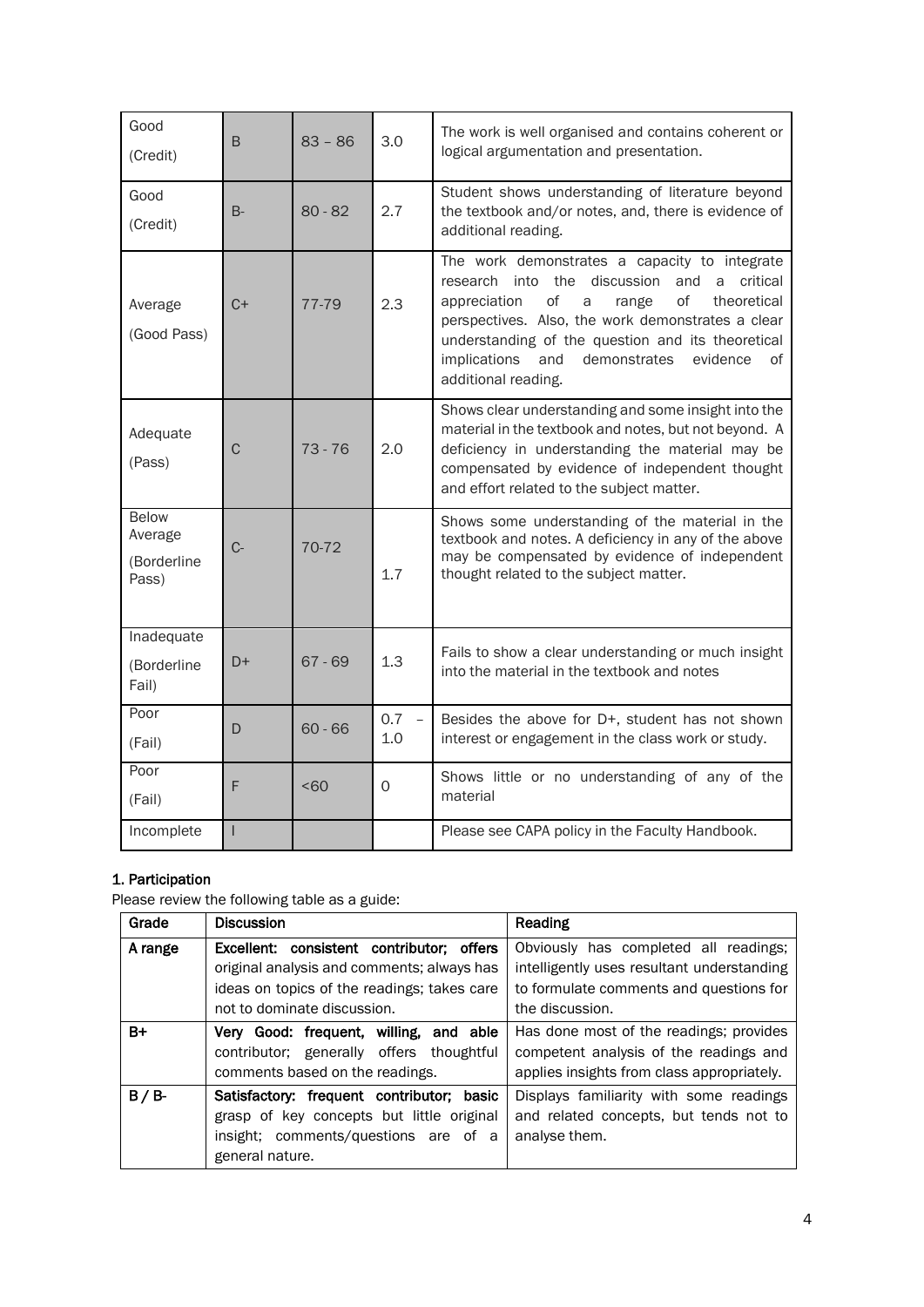| C range | Poor:<br>sporadic<br>contributor;                                                       | Displays familiarity with few readings; |
|---------|-----------------------------------------------------------------------------------------|-----------------------------------------|
|         | comments/questions<br>lack<br>of<br>betrav                                              | rarely demonstrates analytical thought. |
|         | understanding of key concepts; often                                                    |                                         |
|         | digresses in unhelpful ways.                                                            |                                         |
| D/F     | <b>Very Poor: rarely speaks; merely quotes text</b>   Little to no apparent familiarity | with                                    |
|         | or repeats own comments or those of                                                     | assigned material or application<br>to  |
|         | others.                                                                                 | relevant discussion.                    |

## Course Materials

#### Required Readings

Students do not need to rush out and buy texts. Reading materials will be provided in hard copy and/or electronically and some texts can be made available for temporary loan. In addition, relevant academic articles will be distributed in the seminar prior to class discussion of the relevant topic.

#### **Texts**

Narelle Miragliotta, Wayne Errington and Nicholas Barry, *The Australian Political System in Action,* (Melbourne: Oxford University Press, 2013).

Gwynneth Singleton, Don Aitkin, Brian Jinks and John Warhurst, *Australian Political Institutions*, (Australia: Pearson, 2009).

Stewart Firth, *Australia in International Politics: An Introduction to Australian Foreign Policy*, (Sydney: Allen & Unwin, 2011).

James Cotton and John Ravenhill (eds), *Middle Power Dreaming: Australia in World Affairs 2006-2010*, (Melbourne: Oxford University Press, 2011).

Sometimes excerpts from previous editions of the above foreign policy texts are utilized.

For journals, examine online – the *Australian Journal of Politics and History*, the *Journal of the Australian Institute of International Affairs*, and *the Australian Journal of Political Science*.

#### Library and research facilities

The TAFE Ultimo Sydney library facilities are available for your use. Please use the library to print assessments and access the internet. You can also photocopy or scan TAFE Ultimo Library books for your own use. More information on CAPA Sydney library and research facilities can be obtained by looking through your Orientation Pack or by speaking to a CAPA Sydney staff member.

## Weekly Schedule

.

| Date | Seminar topics                                    | <b>Class activities</b>           |
|------|---------------------------------------------------|-----------------------------------|
|      | Seminar 1: Historical Background                  | Class                             |
|      | European Settlement                               | Discussion topics:                |
|      | Colonial 'independence'                           | 1. What are the factors that      |
|      | Federation                                        | encouraged the Australian         |
|      |                                                   | federation at the end of the 19th |
|      | <b>Required Reading</b>                           | Century? Was federation           |
|      | Gwynneth Singleton, Don Aitkin, Brian Jinks and   | inevitable?                       |
|      | John Warhurst, Australian Political Institutions, | 2. What do we mean by the         |
|      | (Australia: Pearson, 2009), 46-49.                | following terms? Liberal          |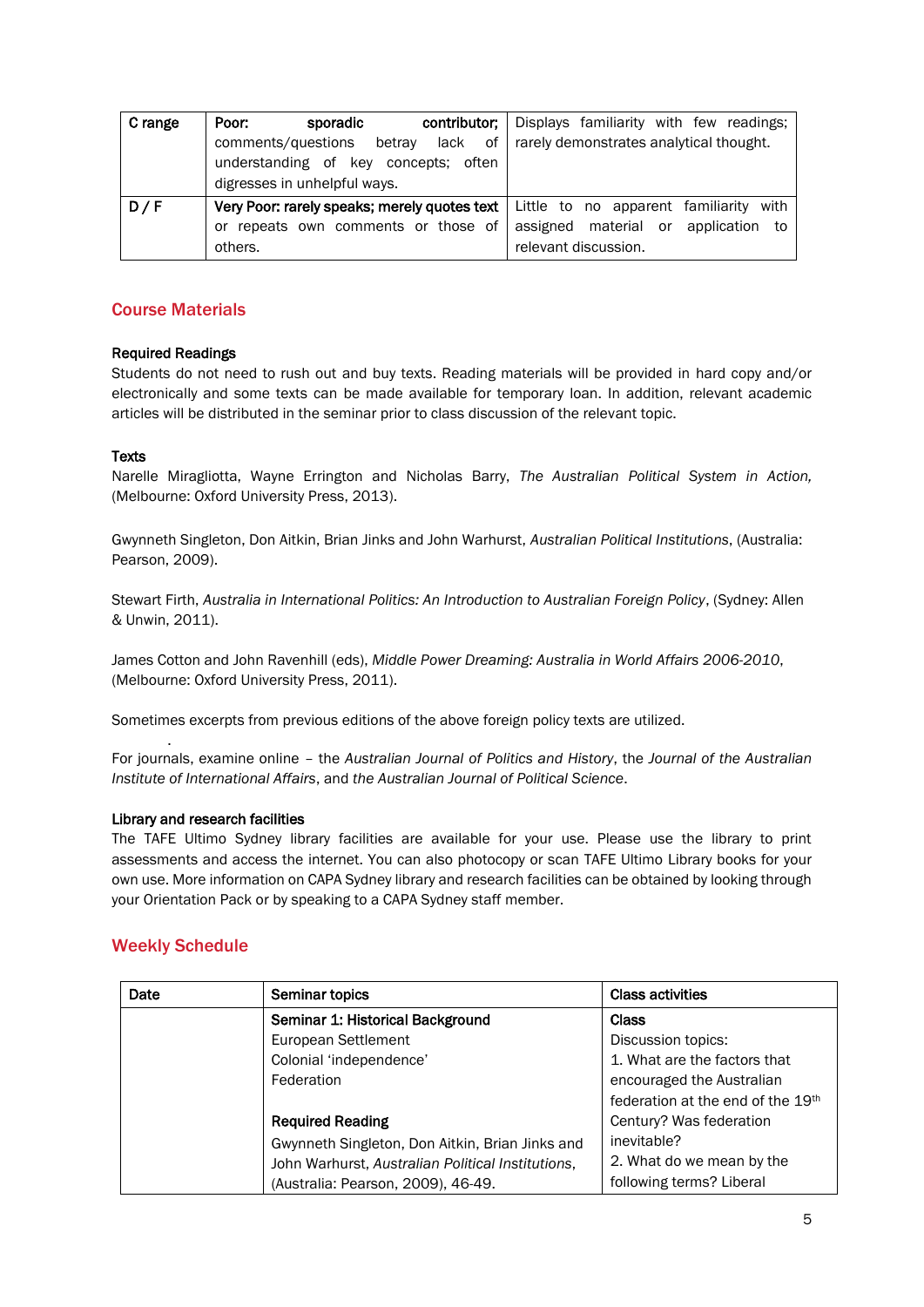|                                                                                                                                                                                                                                                                                                                                                                                                                                                                                                                                                                                                                                      | Democracy; Representative<br>government; Responsible<br>government; Republican<br>government; Federalism;<br>Bicameralism; Majoritarianism<br>Online<br>Re-consider and offer a definition<br>of one of the terms covered in<br>class                                                                                                                                                                                                       |
|--------------------------------------------------------------------------------------------------------------------------------------------------------------------------------------------------------------------------------------------------------------------------------------------------------------------------------------------------------------------------------------------------------------------------------------------------------------------------------------------------------------------------------------------------------------------------------------------------------------------------------------|---------------------------------------------------------------------------------------------------------------------------------------------------------------------------------------------------------------------------------------------------------------------------------------------------------------------------------------------------------------------------------------------------------------------------------------------|
| Seminar 2: Structure, Institutions, Power<br>Constitution Act 1900<br><b>High Court</b><br>Constitutional alteration (referendums)<br>PM & Cabinet, Public Service, Parliament<br>Making foreign policy<br>A 'Presidential' Prime Minister?<br>A Bill of Rights?<br>Australia/US comparisons - Citizen Initiated<br>Referendums, Monarchy versus Republic<br><b>Required Reading</b><br>Alan Fenna, Australian Public Policy, (Australia:<br>Pearson, 2004), 191-202.<br><b>Additional Reading</b><br>There are three additional readings by Brynes,<br>Irving and Williams that discuss the idea of an<br>Australian Bill of rights | Class<br>What are the features and<br>advantages of responsible<br>government?<br>Why has the Australian<br>Constitution been referred to as<br>the 'Washminster mutation'?<br>What are its main features? Does<br>it incorporate a clear separation<br>of powers?<br>Has Australia moved to a de-<br>facto presidential system?<br>Online<br>Should Australia have a Bill of<br>Rights?                                                    |
| Seminar 3: Indigenous Peoples Rights<br>Indigenous rights and welfare<br>Politics of dispossession<br>Reconciliation<br>Multiculturalism<br><b>Required Reading</b><br>Melinda Hinkson, "Introduction: In the name of<br>the child," in James Altman and Melinda Hink-<br>son, Coercive Reconciliation: Stabilize, Normal-<br>ize, Exit Aboriginal Australia, (Melbourne: Arena<br>Publications, 2007), 1-12.                                                                                                                                                                                                                        | <b>Class</b><br>Why have indigenous people re-<br>mained politically marginalised<br>despite winning formal political<br>recognition and equality nearly<br>four decades ago?<br>Will multiculturalism survive po-<br>litical challenges from those who<br>demand a more culturally unified<br>Australia?<br>Online<br>Compare the way in which the In-<br>digenous populations of Australia<br>and the United States have been<br>treated. |
| Seminar 4: Australia's Major Parties (Labor &<br>Liberal)<br>Civilizing capitalism?<br>Unions<br>The Dismissal                                                                                                                                                                                                                                                                                                                                                                                                                                                                                                                       | <b>Class</b><br>Is there a future for social de-<br>mocracy in Australia?                                                                                                                                                                                                                                                                                                                                                                   |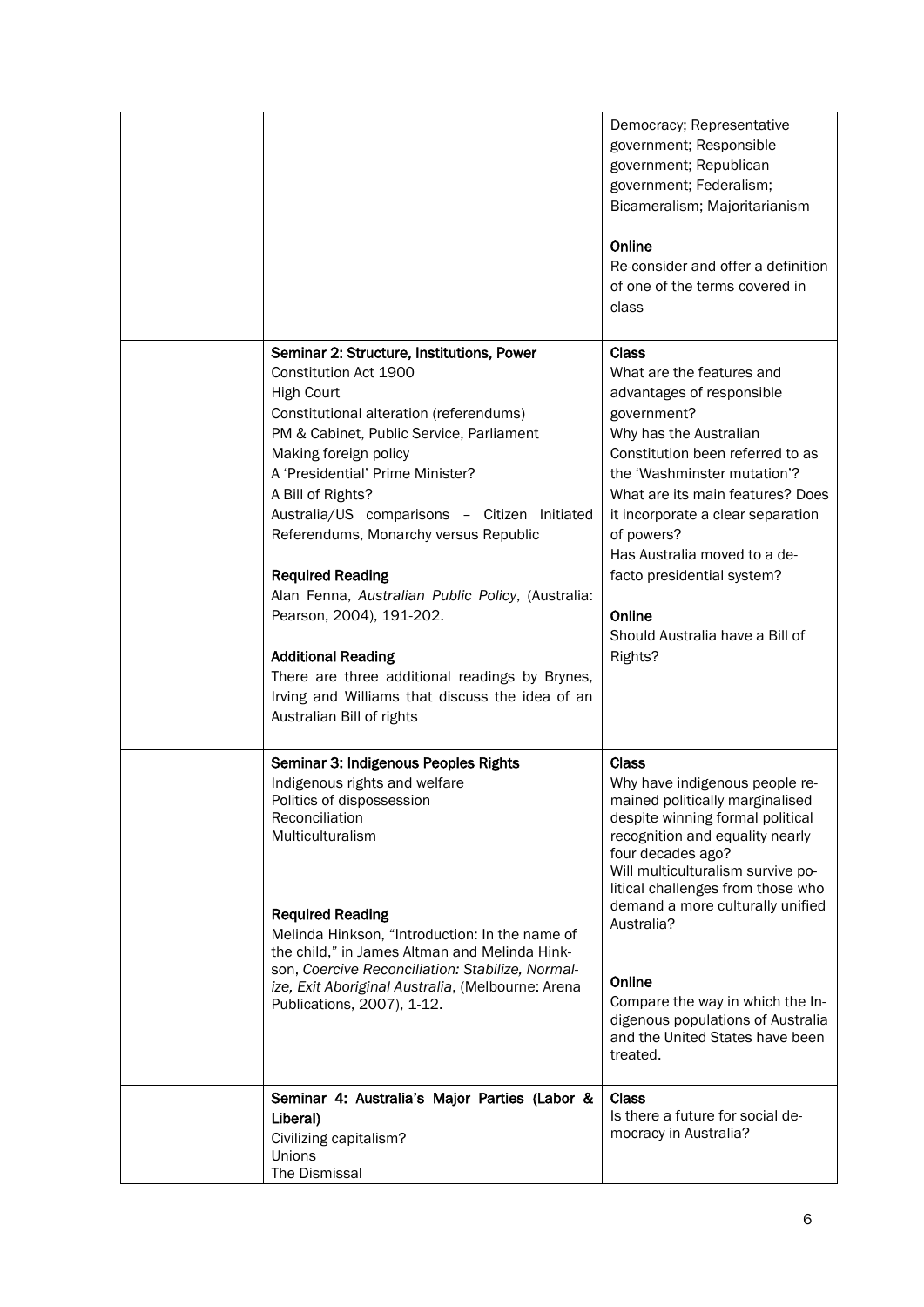| Conservatives and liberals<br>Parties of action or reaction?<br>Major party convergence?<br><b>Required Reading</b><br>Gwynneth Singleton, Don Aitkin, Brian Jinks and<br>John Warhurst, Australian Political Institutions,<br>(Australia: Pearson, 2009), 343-346. (Labor)<br>Gwynneth Singleton, Don Aitkin, Brian Jinks and<br>John Warhurst, Australian Political Institutions,<br>(Australia: Pearson, 2009). 347-358. (Liberal) | Is social class still an important<br>variable for understanding Aus-<br>tralian politics?<br>What lessons can we learn from<br>the Dismissal?<br>Does economic rationalism (neo-<br>liberalism)<br>enjoy<br>the<br>still<br>dominant position it did during<br>the 1980s?<br>Can it be said that the Coalition's<br>economic liberalism in conflict<br>with its social conservatism?<br>Online<br>Is Turnbull a more effective leader<br>than Abbott was? |
|---------------------------------------------------------------------------------------------------------------------------------------------------------------------------------------------------------------------------------------------------------------------------------------------------------------------------------------------------------------------------------------------------------------------------------------|------------------------------------------------------------------------------------------------------------------------------------------------------------------------------------------------------------------------------------------------------------------------------------------------------------------------------------------------------------------------------------------------------------------------------------------------------------|
| Seminar Five: Contemporary Australia,<br>The<br><b>Management of Politics</b><br>Australia Past and Present<br>Electoral systems<br>Compulsory voting<br>Campaign finance<br>Media<br>Australia vs the United States<br><b>Required Reading</b><br>David McKay, Project Australia: A Work in Pro-<br>gress, (Australia: Pearson, 2010), 3-16.                                                                                         | <b>Class</b><br>Have changes in political adver-<br>tising and marketing in the last<br>few decades changed attitudes<br>towards politics and the demo-<br>cratic process?<br>How important is money in Aus-<br>tralian and US politics?<br>What role does the Media play in<br>Australian and US politics?<br>Online<br>Should Australia have a system<br>of voluntary voting?                                                                            |
| Seminar 6: Field Trip, National Maritime<br><b>Museum</b><br><b>TBD</b>                                                                                                                                                                                                                                                                                                                                                               | <b>Class</b><br>TBD<br>Online<br><b>TBD</b>                                                                                                                                                                                                                                                                                                                                                                                                                |
| <b>MID SEMESTER BREAK</b>                                                                                                                                                                                                                                                                                                                                                                                                             |                                                                                                                                                                                                                                                                                                                                                                                                                                                            |
| Seminar 7: Australia's Neighbourhood and<br><b>International Trade</b><br>Immigration<br><b>ASEAN</b><br>European Union and protection<br><b>United States FTA</b><br>Open regionalism<br><b>APEC</b><br>Japan/China<br><b>Required Reading</b>                                                                                                                                                                                       | <b>Class</b><br>Why is Australia's relationship<br>with 'Asia' the cause of much<br>soul-searching and debate?<br>Australia's<br>for<br>quest<br>ls.<br>international trade liberalization<br>an exercise in futility?<br>Why is Chinese investment in<br>Australia such a controversial<br>topic?<br>Online                                                                                                                                               |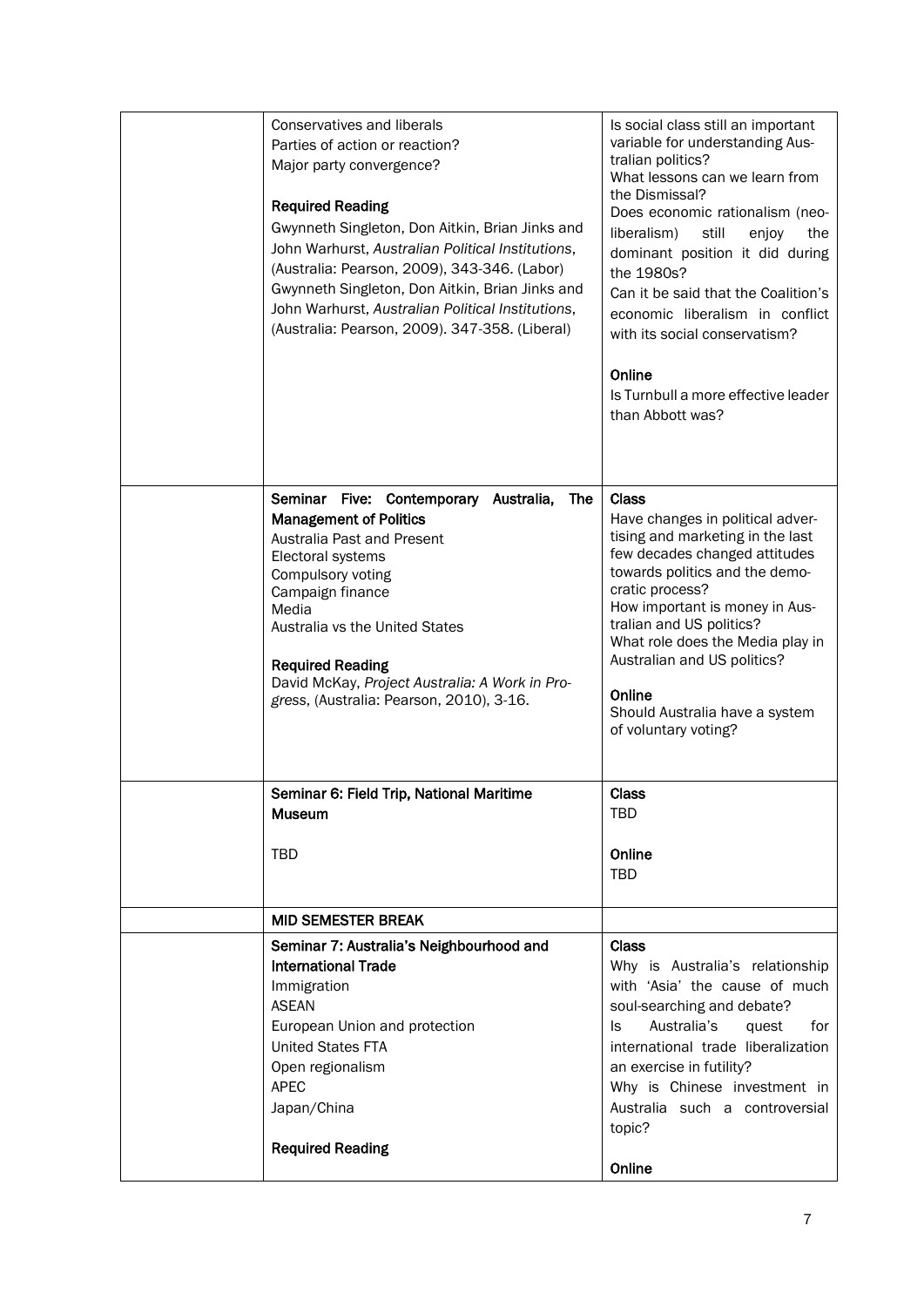| Anthony Burke, "Questions of Community:<br>Australian Identity and Asian Change," Australian<br>Journal of Political Science, 45:1 (2010), 75-93.<br>Martin Griffiths and Michael Weasley, "Taking<br>Asia Seriously," Journal of Political Science, 45:1<br>(2010), 13-28.                                                                                                                                                           | Can Australians reconcile cultural<br>and political inheritance with<br>geographical location?                                                                                                                                                                                                                                                                                             |
|---------------------------------------------------------------------------------------------------------------------------------------------------------------------------------------------------------------------------------------------------------------------------------------------------------------------------------------------------------------------------------------------------------------------------------------|--------------------------------------------------------------------------------------------------------------------------------------------------------------------------------------------------------------------------------------------------------------------------------------------------------------------------------------------------------------------------------------------|
| Seminar 8: Defence and Security<br>Defence of Australia (DOA) versus forward<br>approaches<br>Labor and Liberal positions on defence<br>Implications of terrorism<br>Future strategic scenarios<br><b>Required Reading</b><br>"Defence White Paper," Australian Government<br>Department of Defense, (Commonwealth of<br>Australia, 2013)                                                                                             | <b>Class</b><br>What are the security threats to<br>Australia, and how can these be<br>managed?<br>Is continental defence or 'forward<br>response' the best strategy for<br>Australia?<br>Do the major political parties<br>differ fundamentally on defence?<br>Is China a threat to Australia's<br>security?                                                                              |
|                                                                                                                                                                                                                                                                                                                                                                                                                                       | Online<br>What should Australia's priorities<br>when<br>it<br>be<br>comes<br>to<br>defence/security?                                                                                                                                                                                                                                                                                       |
| Seminar 9: Near Neighbours and Statebuilding<br><b>Timor Leste</b><br>Solomon Islands<br>Statebuilding in the Asia-Pacific<br>Australian hegemony?<br><b>Required Reading</b><br>Hugh White, "The Road to INTERFET," Security<br>Challenges, 4:1 (2008), 69-81.<br>Bellamy et al., Pillar Two and the Regional<br>Assistance Mission in the Solomon's, (Brisbane:<br>Asia-Pacific Centre for the Responsibility to<br>Protect, 2009). | <b>Class</b><br>What explains Australia's change<br>in attitude to East Timor in the<br>late 1990s?<br>Was the mission in East Timor a<br>more appropriate engagement<br>for Australia than Afghanistan or<br>Iraq?<br>To what extent is RAMSI serving<br>Australia's "national interests"<br>and how are they conceived?<br>What positive contribution did<br>RAMSI make to the Solomons? |
|                                                                                                                                                                                                                                                                                                                                                                                                                                       | Online<br>Should Australia be more involved<br>in promoting international state-<br>building missions in the Asia-<br>Pacific region?                                                                                                                                                                                                                                                      |
| Seminar 10: Refugees<br>Impacts of and Evolution of Australia's policy<br><b>Detention Centres</b><br>Legal obligations<br>Regional dynamics<br><b>Required Reading</b><br>"This is Breaking People: Human Rights Violations<br>at Australia's Asylum Seeker Process Centre in<br>Manus Island, Papua New Guinea," Amnesty<br>International,<br>2013<br>at                                                                            | <b>Class</b><br>What are some of the fears<br>surrounding asylum seekers and<br>refugees in Australia and how has<br>this translated into successive<br>governments'<br>policies<br>since<br>2001?<br>What is the situation for asylum<br>seekers in Indonesia, Papua New<br>Guinea and Naaru, and what                                                                                    |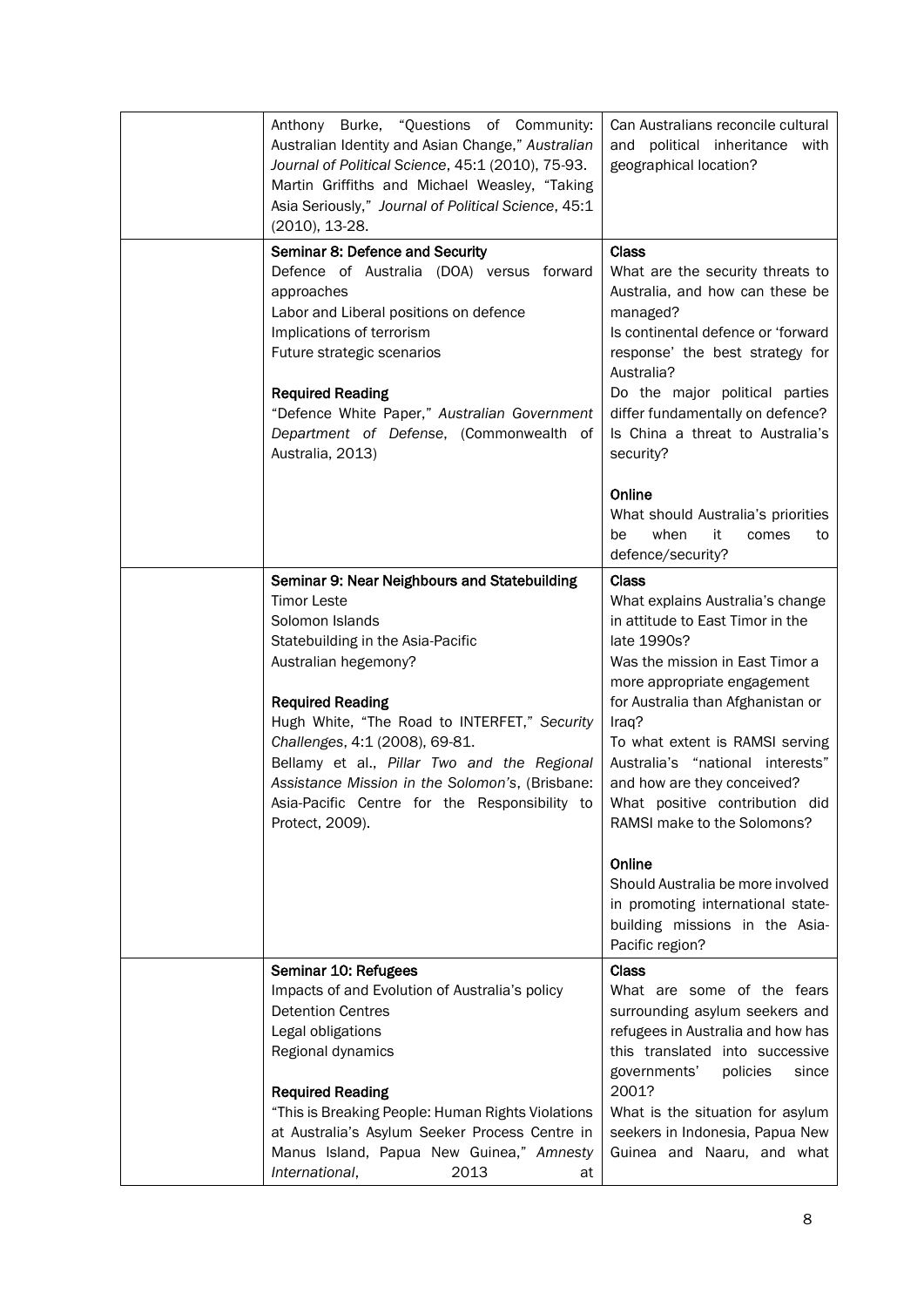| http://www.amnesty.org.au/images/uploads/ab<br>out/Amnesty_International_Manus_Island_repor<br>t.pdf (this is a rather long report I do not expect<br>you to read it all)<br>Australian Government, "Report of the Expert<br>Panel on Asylum Seekers," August, 2012, at<br>http://artsonline.monash.edu.au/thebordercross<br>ingobservatory/files/2015/03/expert_panel_on<br>_asylum_seekers_full_report.pdf                                                                                                                              | leverage does Australia have to<br>improve this situation?<br>Why has the Abbot government's<br>asylum seeker policy been heavily<br>criticised internationally?<br>Online<br>Examine current media reports on<br>the refugee debate in Australia.<br>Do you think the Government's<br>new agreement with Cambodia<br>for refugee resettlement is a fair<br>and potentially effective policy<br>initiative?                                                                          |
|-------------------------------------------------------------------------------------------------------------------------------------------------------------------------------------------------------------------------------------------------------------------------------------------------------------------------------------------------------------------------------------------------------------------------------------------------------------------------------------------------------------------------------------------|--------------------------------------------------------------------------------------------------------------------------------------------------------------------------------------------------------------------------------------------------------------------------------------------------------------------------------------------------------------------------------------------------------------------------------------------------------------------------------------|
| Seminar 11: Foreign Aid<br>Conceptualizing foreign aid<br>International obligations<br><b>Regional Priorities</b><br>The future of Aid<br><b>Required Reading</b><br>Australian Government, "Independent Review of<br>Effectiveness,"<br>Aid<br>April<br>22,<br>2011,<br>at<br>http://www.aidreview.gov.au/publications/aidre<br>view.pdf                                                                                                                                                                                                 | Class<br>What are the accepted and<br>underlying rationales for foreign<br>aid?<br>In what ways has Australian aid<br>been effective in contributing to<br>development in countries in the<br>Asia-Pacific region?<br>In what ways can Australia's aid<br>programme be seen to address<br>Australia's foreign policy agenda?<br>What are the consequences of<br>this?<br>Online<br>Australian<br>ls.<br>aid<br>properly<br>directed?                                                 |
| Seminar 12: A Wide Brown Land<br>"Green Politics"<br>Environmentalism<br>Climate Change and Energy<br><b>Required Reading</b><br>Alan Dupont, "The Strategic Implications of<br>Climate Change," Survival: Global Politics and<br>Strategy, 50:3 (2008), 29-54.<br>Please look at Ross Garnaut's website, you are<br>certainly not expected to review all his material<br>but each student looking at a selection of the<br>material will make for a productive seminar.<br>Go<br>to http://www.rossgarnaut.com.au/ClimateChan<br>ge.html | <b>Class</b><br>Is environmental policy-making<br>significantly different from other<br>policy-making?<br>In what ways does environmental<br>policy-making conform to the<br>usual patterns and exhibit the<br>usual problems inherent in public<br>policy?<br>What is the most pressing issue<br>in environmental policy-making<br>faced by (a) Australia and (b) any<br>other nations or set of nations?<br>Explain the similarity or differ-<br>ence<br><b>Online Examination</b> |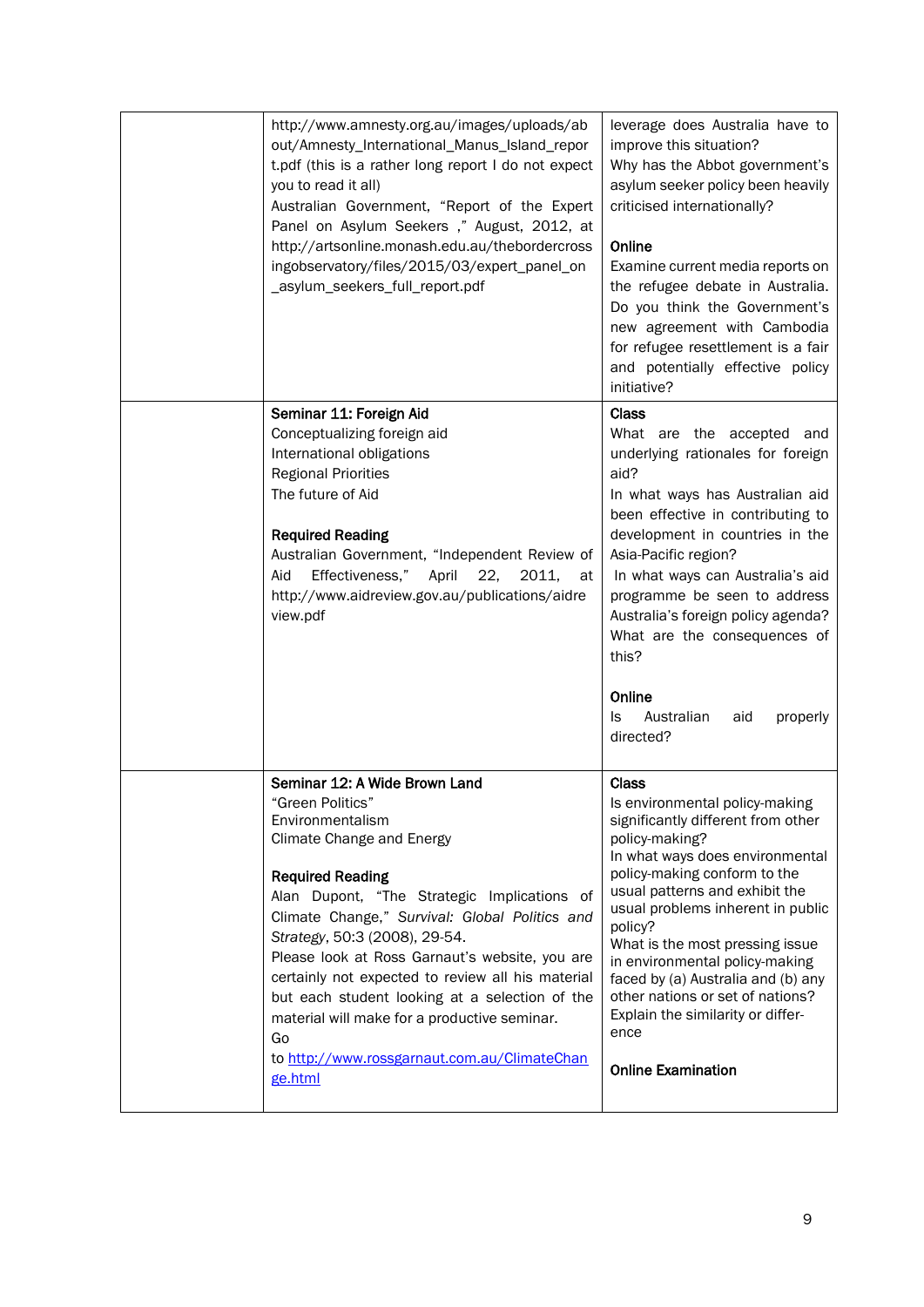# Attendance, Participation & Student Responsibilities

#### Attendance

CAPA has a mandatory attendance policy. Students are also expected to participate actively and critically in class discussions, and the participation portion of the class will be graded accordingly. Students must read assignments BEFORE the class, and come in on time. Attendance is mandatory and is taken at the beginning of every class. Unauthorized absence from class will result in a reduction of the final grade and ultimately in a F for the course.

#### Missing classes for medical reasons

If you need to miss a class for medical reasons or for a family emergency, you must send an e-mail to let the Director of Academic Affairs (DAA) or Resident Director know at least one hour in advance of your class or meeting by emailing jmiller@capa.org. Note that calling the CAPA Center is acceptable only if you do not temporarily have access to the internet. An e-mail is still required as quickly as you can get access to the internet again. You will need to provide evidence of the reason for your absence. Unexcused absences will result in a grade reduction. In the event of a missed class or field trip, it is your responsibility to contact your instructor and make up any missed assignments.

#### Class Participation

Participation is a vital part of your grade: students are expected to participate orally in seminars and in online forums and discussions in a critical and evaluative manner; to interact with the faculty and fellow students with respect and tolerance; and to actively engage in discussion. Derogatory or inflammatory comments about the cultures, perspectives or attitudes of others in the class will not be tolerated.

#### Academic Integrity

The faculty expects from you, the student, a high level of responsibility and academic honesty. Because the value of an academic course depends upon the absolute integrity of the work done by the student, it is imperative that a student demonstrates a high standard of individual honor in his or her scholastic work and class behavior. Plagiarism and cheating will result in dismissal from the program. See the Handbook of CAPA Academic Policies for more information and resources on plagiarism.

#### Use of electronic equipment in class

All devices such as laptops, I-pods, I-pads, netbooks, notebooks and tablets, smartphones, cell phones, etc. are NOT allowed unless you have express permission from the faculty or you have been instructed to do so. If you require an accommodation to use any type of electronic equipment, inform the Director of Academic Affairs or the Resident Director at the beginning of Term.

#### Use of Electronic Translators

In Language courses students are NOT allowed to use electronic translators for writing texts in the target language: those submitting compositions and texts of whatever kind translated in such a fashion will receive a final F grade for the course.

#### Late Submission

Late submission of papers due, projects, journal entries, pieces of homework and portfolios is only permitted with prior approval. A request must be made to the relevant Faculty member no later than two days prior to the due date. Late submission without prior approval will result in a full alpha grade penalty. In either case, work cannot be submitted after feedback has been provided to the rest of the class on the relevant assessment or one week after the due date whichever comes first, after which point a grade of F will be given for the assessment.